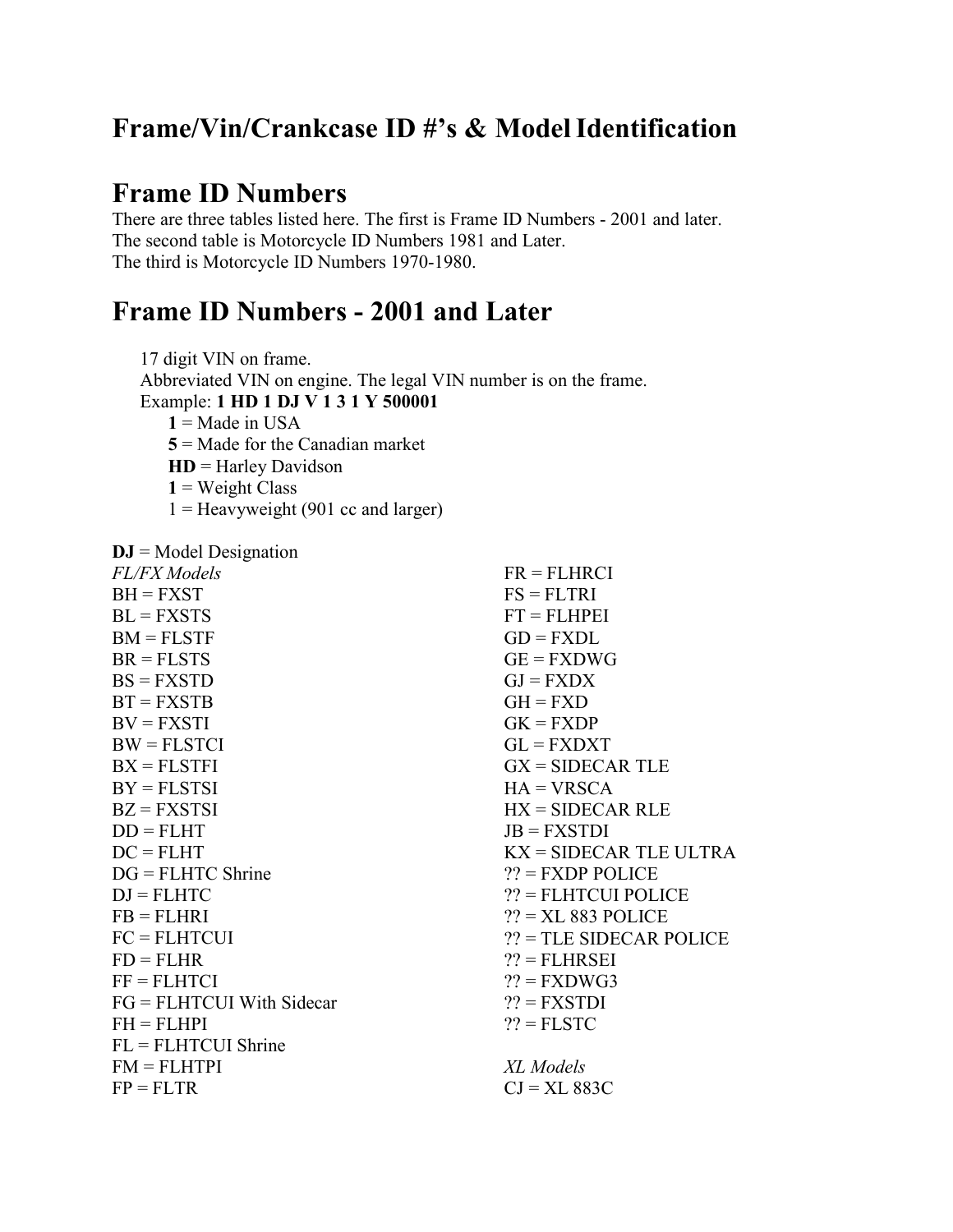$CA = XLH 883$ CA = XLH 1200  $CE = XL$  883 $H$  $CG = XL 1200C$  $CH = XL 1200S$  $CI = XL 883C$  $CK = XL$  883 $R$  $V =$  Engine Type  $L = 1340$  Evolution  $M = 883$  Evolution  $P = 1200$  Evolution  $R = 1340$  Evolution Fuel Injected  $V =$ Twin Cam 88 W = Twin Cam 88 Fuel Injected  $Z = 1130$  Revolution  $V =$  Engine Type  $L = 1340$  Evolution  $M = 883$  Evolution  $P = 1200$  Evolution  $R = 1340$  Evolution Fuel Injected  $V =$ Twin Cam 88 W = Twin Cam 88 Fuel Injected  $Z = 1130$  Revolution **1** = Introduction Date  $1 =$ Regular Introduction  $2 = Mid Year (January)$ 3 = California Model 4 = Anniversary Model  $3 =$  VIN Check Digit (Can be 0-9 or X)  $1 = 2001$  $2 = 2002$  $Y =$  Assembly Plant  $J =$ Milwaukee, WI  $T =$ Tomahawk, WI  $Y = York$ , PA  $K =$ Kansas City, KS **500001** = Serial Number *Production* 2001 - 234,461 2002 – TBD

## **Frame ID Numbers - 1981 and Later**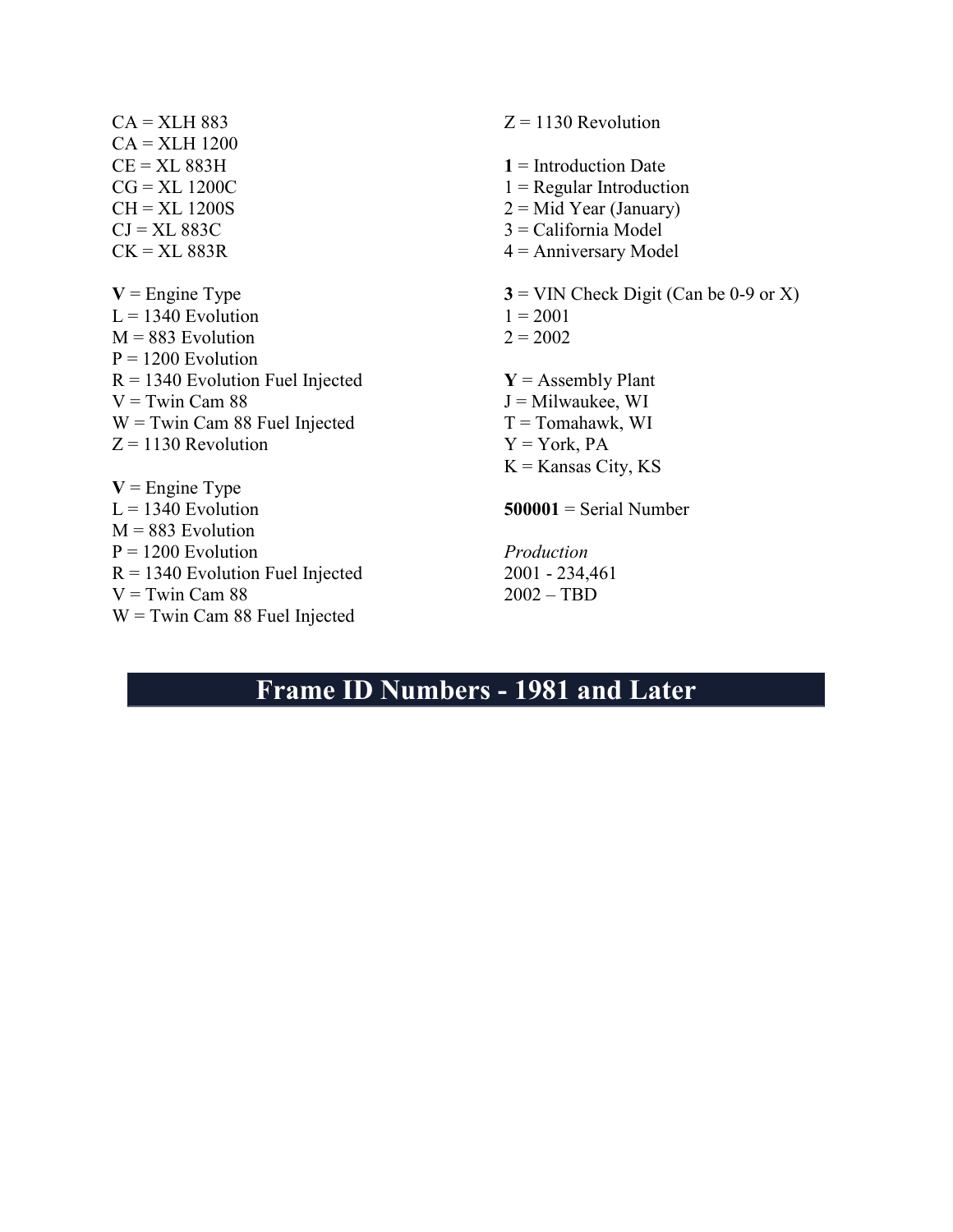# **Example: 1HD1AAK11BYO13478**

```
The frame number is broken 
down like this: 
1 HD 1 AA K 1 1 B Y 013278 
1 = Made in U.S.A.HD = Harley Davidson 
1 = Weight Class 1 = Heavyweight 
 4 = Lightweight 
 8 = Sidecar 
AA = Model Designation 
K = Engine Displacement 
 K = 1340 Shovelhead 
 H = 1000 Ironhead XL 
 L = 1340 Evolution 
 M = 883 Evolution XL 
 N = 1100 Evolution XL 
 P = 1200 Evolution XL 
1 = Introdution Date 
 1 = Regular Introdution 
 2 = Mid-Year (January) 
 3 = California Special 
 4 = Daytona (March) 
1 = Check Digit 
B = Model Year 
B = 1981 C = 1982D = 1983 E = 1984F = 1985 G = 1986
H = 1987 J = 1988K = 1989 L = 1990M = 1991 N = 1992P = 1993 R = 1994S = 1995 T = 1996U = 1997Y = Plant of Manufacture (York, PA) 
GD FXDL 
T = Plant of Manufacture (Tomahawk, WI) 
GE FXDWG 
J = Plant of Manufacture (Milwaukee, WI)
GG FXDS-CON
```
013278 = Sequential Number

#### **FL/FX Models**

AA FLH - 80 AB FLHP - 80 Chain AC FLH - 80 Shrine Chain AD FLH - Classic AG FLH - Classic w/ sidecar AH FLHP - 80 Belt Deluxe AJ FLH - 80 Heritage AK FLHS - 80 AL FLH - 80 Shrine Belt BA FXE - 80 BB FXEF - 80

## **FLT/FXR Models**

```
AE 1981 FLT 
        AF 1981 FLTC 
        DA FLT 1982 and 1983 only
       DB FLTC 
         DC FLHT 
         DD FLHTC 
         DE FLHTC w/ Sidecar 
         DG FLHTC Shrine 
         DH FLTC w/Sidecar 
         DJ FLHTC 1986 - present 
         DK FLTC Shrine 
         DM FLTCU - Ultra 
         DN FLTCU - Ultra w/Sidecar 
         DP FLHTCU - Ultra 
         DR FLHTCU - Ultra w/Sidecar 
         DS FLTCU - Ultra Shrine 
         DT FLHTCU - Ultra Shrine 
         EA FXR 
         EB FXRS 
         EC FXRT 
         EE FXRDG 
         EG FXRS-SP Sport Edition 
         EH FXRD 
         EJ FXRC 
         EL FXLR 
         EM FXRS - CON 
         FA FLHS 
         FB FLHR-I Injected 
         FC FLHTCU-I Injected 
         FD FLHR 
         FE FLTCU-I Injected 
         FF FLHTC-I Injected 
         Dyna Glides 
         GA FXDB-D Daytona 
Dyna Glides<br>GA FXDB-D Daytona<br>GB FXDB-S Sturgis
        GC FXDC
```
GH FXD

## **XL Models**

```
CA XLH 
      XLH 1000cc 1981 - 1985 
      XLH 883 1986 - 1987 
      XLH 883 Deluxe 
       XLH 1100 
      XLH 883 1988 - present 
      XLH 1200 
CB XLS 1981 - 1985 
CC XLX 1981 - 1985 
CD XR-1000, 1983 - 1985 
CE XLH 883 Hugger 1987 - present
 CF XLH 883 Deluxe 1988 - present
```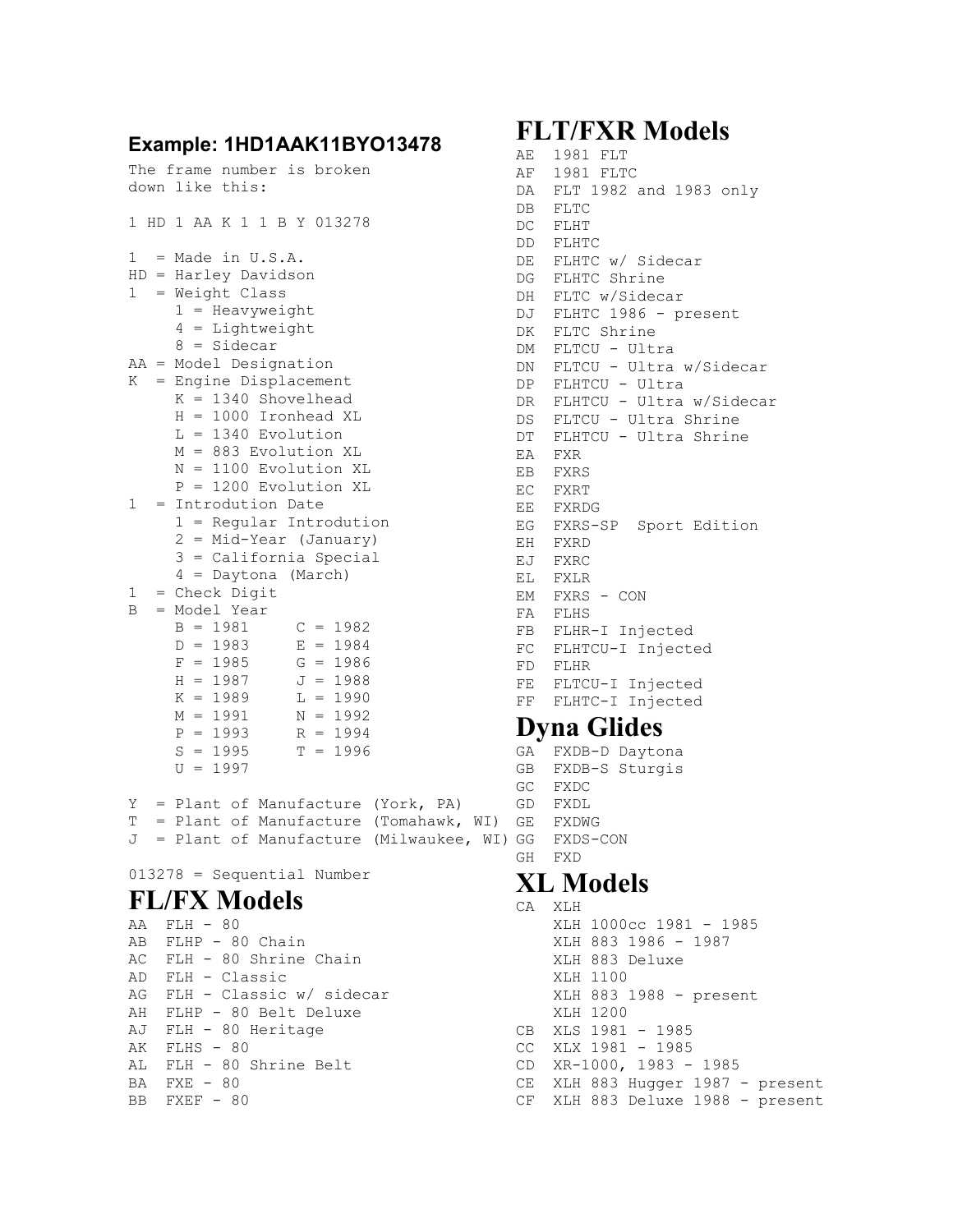- $BC$   $FXS 80$  $BD$   $FXB - 80$ BE FXWG - 80 BF FXSB - 80 BG FXDG BH FXST BJ FLST/FLSTC BK FXSTC BL FXSTS BM FLSTF BN FLSTN BP FXSTSB **FLT/FXR Police Models**
- DA FLHTP Windshield 1984 and later
- DF FLHTP Fairing
- ED FXRP Windshield
- EF FXRP Fairing
- EK FXRP C.H.P.

CG XLH 1200 Custom CH XLH 1200 Sport

#### **Sidecars**

- SA CLE Purchased w/FLH SD CLE Purchased w/FLH SE CLE Separate SF TLE Purchased w/FLTC/FLHTC SG TLE Separate SH CLE Purchased w/FLHX GX TLE HX RLE
- KX TLE Ultra

**Frame ID Numbers - 1970-1980**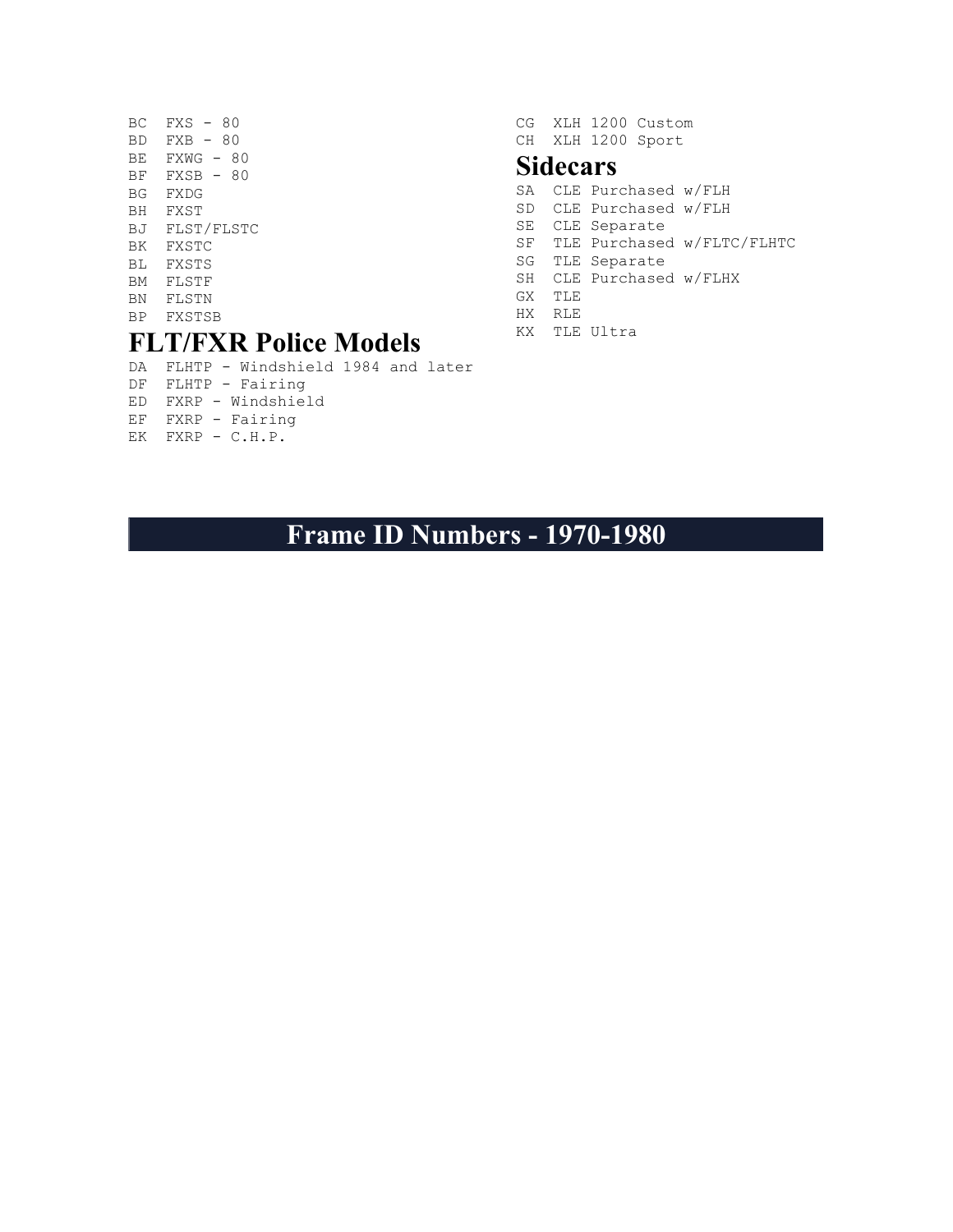#### **Motorcycle Serial Numbers**

Vehicle Identification Number (V.I.N.) is located on the engine crankcase and is the same as the number located on frame steering head.

#### **Example: 1A 13478 H7**

|                  | 1A = Model Designation           |  |                        |
|------------------|----------------------------------|--|------------------------|
| $1A = FL-1200$   |                                  |  | $6E = FXEF-80$         |
|                  | $2A = FLH-1200$                  |  | $7E = FLHS-1200$       |
|                  | $3A = XLH-1000$                  |  | $9E = SS - 250$        |
|                  | $4A = XLCH-1000$                 |  | $2F = FXS-1200$        |
| $5A = GE-750$    |                                  |  | $3F = SXT-125$         |
|                  | $6A = SS-350$ Sprint             |  | $4F = SS-175$          |
| $7A = SX-125$    |                                  |  | $6F = SS-125$          |
| $8A = M65-S$     |                                  |  | $7F = XLCR-1000$       |
| $7B = ERS$       |                                  |  | $2G = XLT-1000$        |
| $8B = MSR-100$   |                                  |  | $3G = FLH-80$          |
| $2C = FX-1200$   |                                  |  | $5G = FLT-80$          |
|                  | $3C = SX-350$ Sprint 6G = FXE-80 |  |                        |
| $5C = MC - 65$   |                                  |  | $7G = FXS-80$          |
| $6C = SR-100$    |                                  |  | $7T = SST - 250$       |
|                  | $1D = LE$ Sidecar                |  | $8F = SST - 350$       |
| $2D = X - 90$    |                                  |  | $9F = SX-350$          |
| $3D = Z - 90$    |                                  |  | $9G = FXWG-80$         |
| $5D = SX-175$    |                                  |  | $1H = FXB-80$          |
| $6D = SX - 250$  |                                  |  | $2H = CLE Sidecar$     |
| $7D = MX-250$    |                                  |  | $3H = FLH-80 Classsic$ |
| $9D = FXE-1200$  |                                  |  | $5H = FLHS-80$         |
| $4E = XLS-1000$  |                                  |  | $6H = FL-80$           |
| $5E = FXEF-1200$ |                                  |  | $7H = FLH-1200$ Police |
|                  |                                  |  | $8H = FLH-1200$ Shrine |
|                  |                                  |  | 9H = FLH-80 Police     |
|                  |                                  |  | $1K = FLH-80$ Shrine   |
|                  |                                  |  |                        |

13478 = Sequential Number

H = Decade Code  $H = 1970$  thru 1979  $J = 1980$  only 7 = Model Season  $0 = 1970$  $1 = 1971$  2 = 1972 3 = 1973 4 = 1974 5 = 1975  $6 = 1976$  7 = 1977 8 = 1978

9 = 1979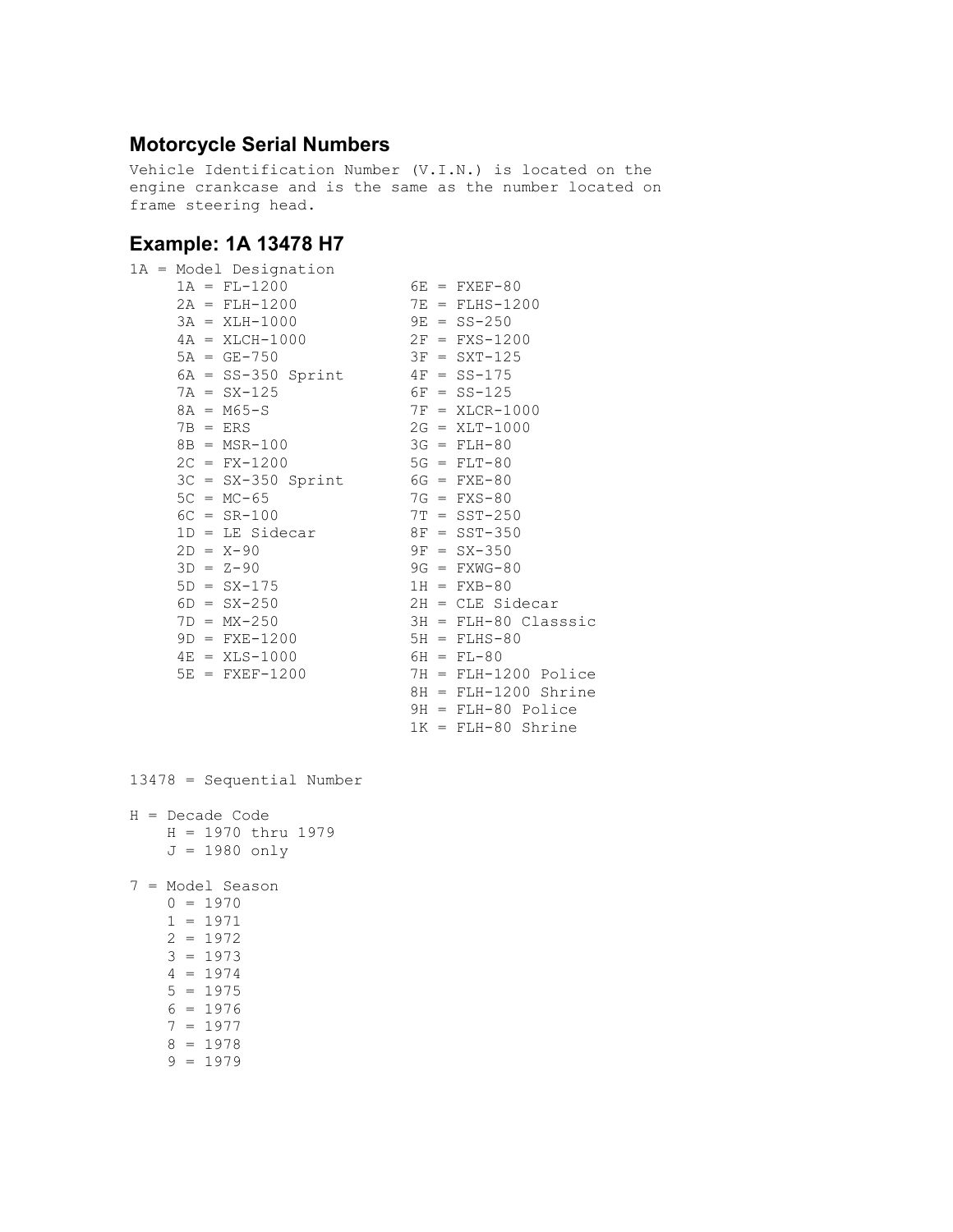#### **Crankcase Identification Numbers**

Numbers located on both left and right crankcase halves. Big Twin: Left Case - Outside, Lower Front Right Case - Inside, Gearcase Compartment XL Models: Left Case - Inside, Primary Compartment Right Case - Outside, Near Oil Pump Stamped at Capitol Drive Facility Used to identify engine and track production changes Example: 1588 321 007 15 = Engine Designation 1 = 1200cc Shovelhead 7 = 1000cc Iron XL 14 = 1340cc Shovelhead 15 = 1340cc Evolution  $16 = XR-1000$  17 = 883cc Evolution XL 18 = 1100cc Evolution XL 19 = 1200cc Evolution XL  $20 = 1340c$ c Evolution, California (1988 - \*) 21 = 883cc Evolution XL, California (1988 - \*)  $22 = 1200cc$  Evolution XL, California (1988 - \*) 88 = Model Year 321 = Day of Production  $001 =$  Jan. 1st  $182 =$  Jul. 1st  $032 = \text{Feb.} 1 \text{st} 213 = \text{Aug.} 1 \text{st}$  060 = Mar. 1st 244 = Sep. 1st  $091 = Apr. 1st$  274 = Oct. 1st  $121 = May 1st 305 = Nov. 1st$  $152 =$  Jun. 1st 335 = Dec. 1st 007 = Number That Day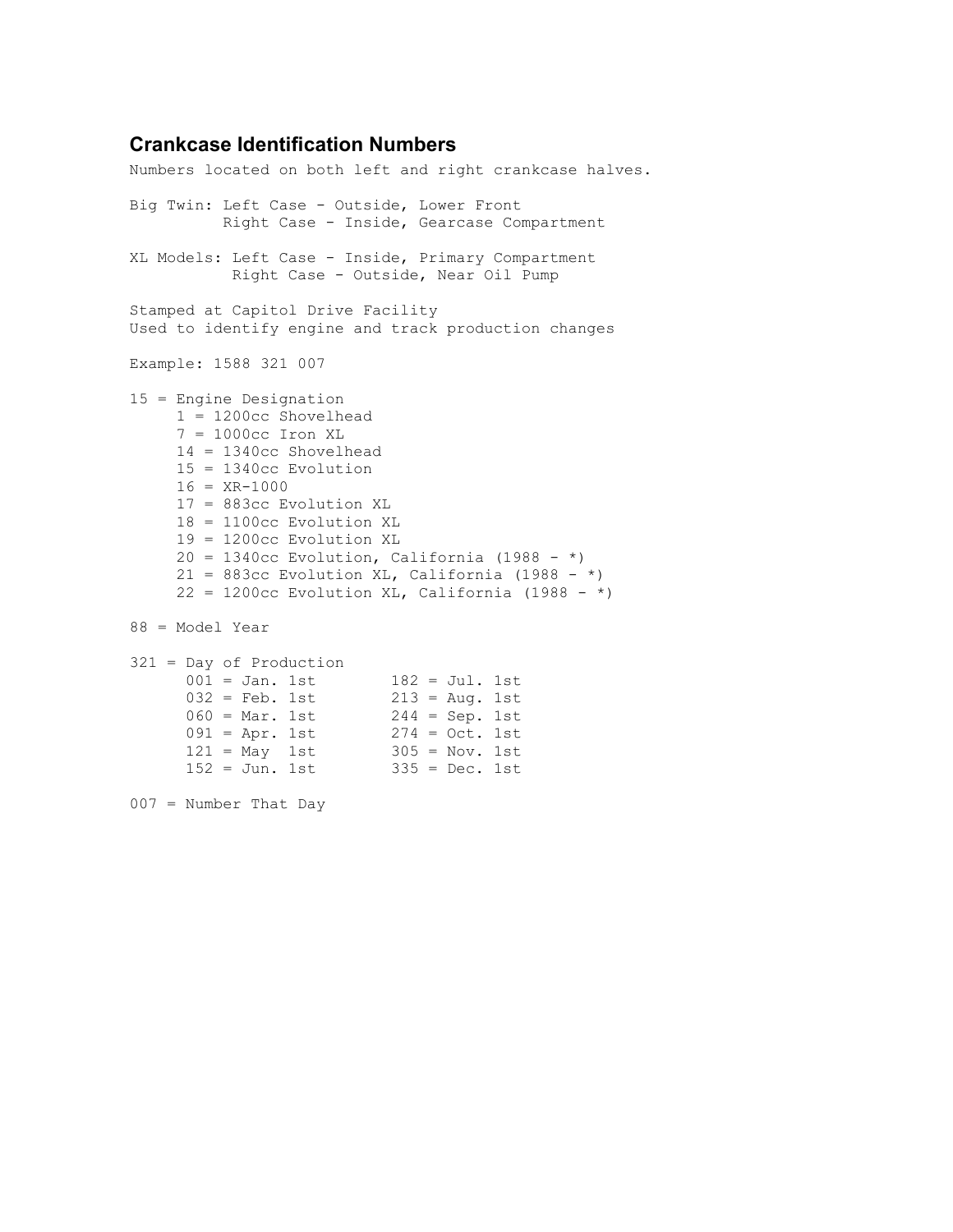#### The Harley Davidson Alphabet

A great many people over the years have become suitably confused by Harley-Davidson's model designations. And rightfully so. The alpha-designations merely exist, the letters seemingly drawn out of thin air.

Today, even though we have only two basic engine designs to deal with, the Sportster X and big twin F, the number of letters for one model would do credit to a bowl of soup. For example, the 1995 model line included the FLHTCI and the FXSTSB - mouthfuls both.

Let us analyze these. First, the FLHTCI bagger. The F stands for the medium compression 74 inch OHV engine introduced in 1941; the L stood for the slightly more powerful "Special Sport Solo" version. The H was tacked on in 1955, indicating the " Super Sport Solo." In 1978 the 80 inch engine was introduced as an option, and by 1981 the F model designation meant an 80 incher. The T was added in 1983 to indicate that this was a touring machine with bags and batwing fairing, and the C also came in that year to show that this model had "classic" looks and a higher price tag. The I is the first use of that letter, and is alphabetical proof that this model is fuel-injected rather than carbureted. Got all that?

Now the FXSTSB. The F has been demonstrated. The X shows that this big twin had the lighter, Sportster-type front end inaugurated in 1971. The ST (in this case those letters have to stand together) stands for the Softail chassis design, introduced in 1984. The second S is the Springer front end, intro-ed in 1988. The B is for the new 1995 model, the Bad Boy.

Confused? And rightfully so. While all these letters might not make much sense to the average Harley enthusiast, they help a lot in the parts department - especially when prefaced by a year, such as an 1984 FXRT.

Often the first alpha-designation a Harley enthusiast interested in Harley history hears is about someone's JD model, indicating the 74-inch V-twin introduced in 1921, but the lettering goes back long before that.

Up to 1908, there was only one Harley model per year, a battery-fired single cylinder, so any further designation than the year was superfluous: i.e., an 1907 Harley. But in 1909, the factory offered four singles, with either 26- or 28-inch wheels (wheels were measured from the outer edge of the tire back then), and either battery or magneto ignition. These were referred to as the Model 5 (fifth year of production, which, for Harley-Davidson purposes, began in 1904) with battery and 28s, the Model 5-A with mag and 28s, 5-B with battery and 26s and 5-C, mag/26. The abortive twin was called the 5-D.

In 1910, the single-cylinder racer was called the 6-E. In 1912, things got real complicated with both chain and belt drive being offered, and a clutching mechanism designated by an X; all wheels were the 28-inch variety. The basic single was the Model 8, the mag-fired twin with "freewheel control" and chain drive was called the Model X-8-E.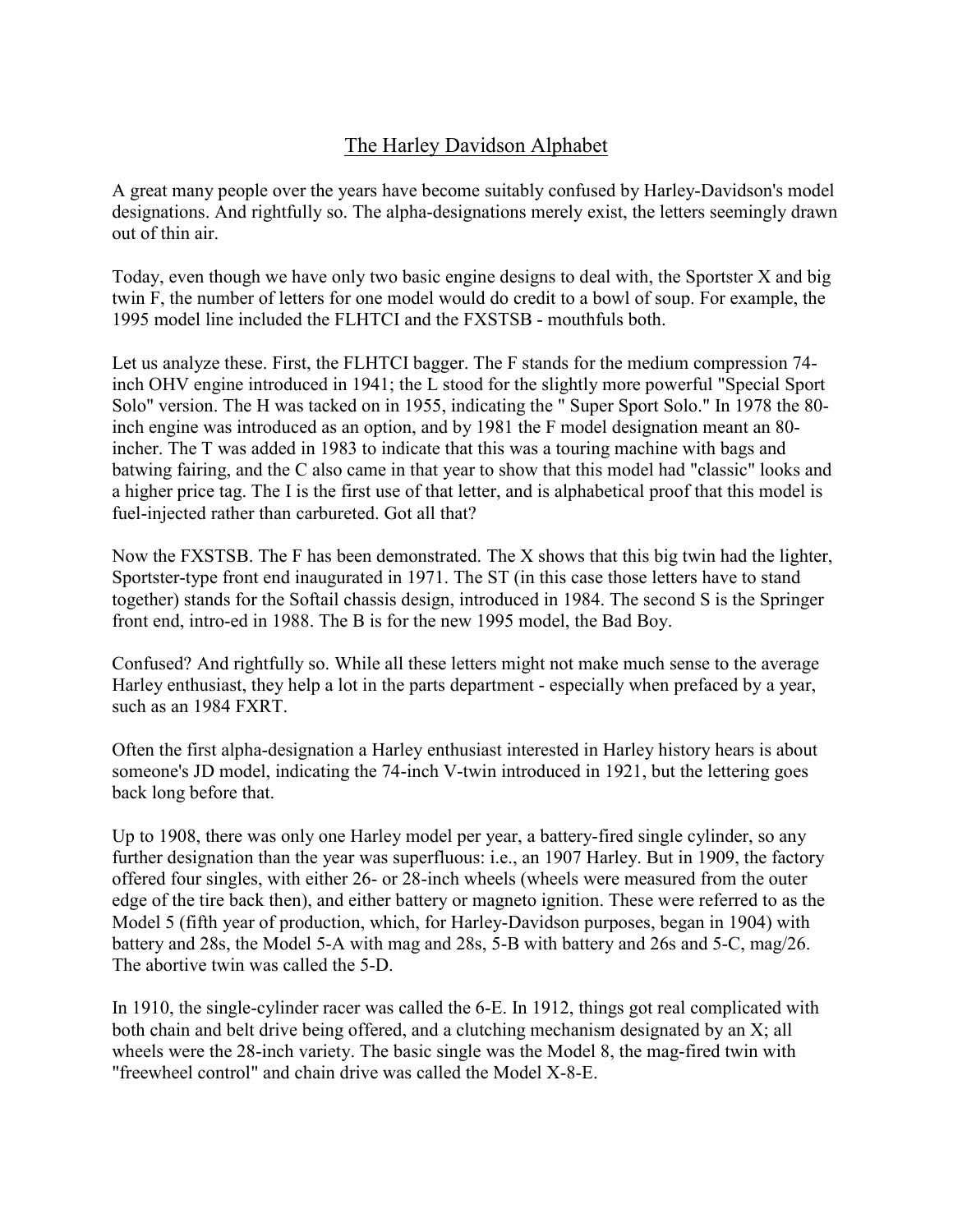In 1914, we see the first use of the F letter, a 61-inch magneto twin with two-speed gearbox. In 1915, the J model appeared, the twin with three-speed transmission and battery ignition. That was also the year of the first K model, a racing twin.

In 1916, the year designation was changed from year of production to calendar year, so it was not 12-F, but 16-F. Eight models were available that year: the F, J, E, R and T twins, and C, B and S singles. Already Harley was complicating things, as the E of 1910 was a racing single, while the E of 1916 was a one-speed twin.

The heck with this; let us start with the alphabet and go right through to see how many letters have been used, and how many times. When you see a  $/$ , that means the letter(s) was secondary (FL), tertiary (FLH), etc. To try to keep this under control, I will start with the models that were in the 1920 line, and ignore what went on before that date.

A (1926): SV/OHV 21-inch single (magneto ignition) A (1960): TS (two stroke) 165CC Topper scooter B (1926): SV/OHV 21-inch single B (1955): TS 165CC single /B: Belt-drive Sturgis model (ex. 1982 FXB) C (1920): i.o.e. 35-inch single, special order C (1930): SV/OHV 30.5-inch single /C: Custom, Classic or Caf /CH: Magneto Sportster (ex. 1958 XLCH) D (1929): SV 45-inch twin /D: 74-inch engine (ex. 1921 JD) /D: Extra power (ex. 1930 DLD) /D: Dyna Glide frame (ex. 1991 FXDB) /DG: Disc Glide (ex. 1983 FXDG) E (1936): OHV 61-inch twin /E: Electric starting (ex. 1964 GE, 1974 FXE) /E: Police engine (ex. 1953 FLE) F (1920): i.o.e. 61-inch magneto ignition (dating from 1914) F (1941): OHV 74-inch twin /F: Battery ignition flat twin (ex. 1921 WF) /F: Footshift (ex. 1952 FLF) G (1933): SV 45-inch Servi-Car /H: Larger engine (ex. 1936 80-inch VHL, 1955 55-inch KH) /H: More powerful engine (ex. 1955 FLH) I: Fuel injection (ex. 1995 FLHTCI) J (1920): i.o.e. 61-inch twin (dating from 1915) /J: Magneto ignition flat twin (ex. 1921 WJ) /K: More powerful K model (ex. 1955 K11K) L (1920): Single-passenger sidecar (dating from 1915) /L: Higher compression engine (ex. 1936 EL)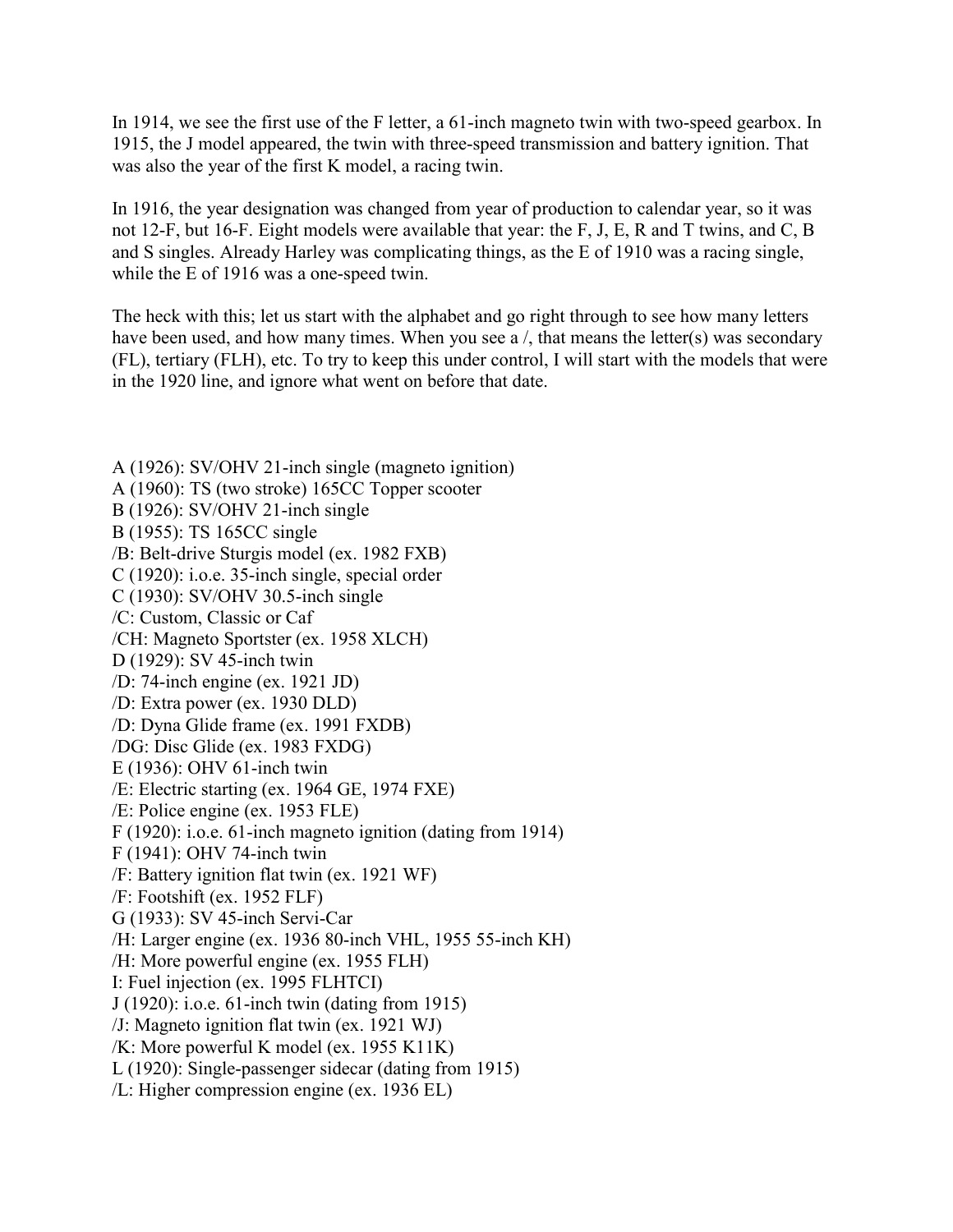M (1920): Commerical sidecar (dating from 1915) M (1965): TS 50CC single, Aermacchi /N: Newspaper delivery sidecar (ex. 1929 MN) /N: Nostalgia (ex. 1993 FLSTN) /O: Open-body commercial sidecar (ex. 1926 MO) /P: Police model Q (1920): Two-passenger sidecar chassis (dating from 1918) R (1932): SV 45-inch twin /R: Rubber-mount FX model (ex. 1982 FXR Super Glide) /R: Pseudo-racing model (ex. 1983 XR-1000) /R: Racing model (ex. 1952 KR) S (1926): OHV 21-inch, for racing purposes S (1948): TS 125 single /S: Sport (ex. 1978 FXS and XLS) /S: Sidecar use (ex. 1936 ES) T (1921): Twin-cylinder racer /T: TS 165 single (ex. 1953 ST) /T: Touring (ex. 1977 XLT, 1980) U (1937): SV 74-inch twin V (1930): SV 74-inch twin V (1994): DOHC 61-inch twin, for Superbike racing W (1920): SV 36-inch flat twin (dating from 1919) W (1937): SV 45-inch twin /WG: Wide Glide (ex. 1980 FXWG) X (1957): OHV 55-inch twin (usually used with L; i.e. XL) Y: Only letter never used Z (1973): TS 90CC single, Aermacchi

Here are some models styles to go by.

XLH Sportster 883 XLH Sportster 883 Hugger XLH Sportster 1200 XL 1200C 1200 Custom XL 1200S 1200 Sport FXD Dyna Super Glide FXDL Dyna Low Rider FXDS-CONV Dyna Convertible FXDWG Dyna Wide Glide FLSTS Heritage Springer Softail FXSTSB Bad Boy FLSTF Fat Boy FXSTS Springer Softail FXSTC Softail Custom FLSTC Heritage Softail Classic FLHR/FLHRI Road King / Road King Fuel Injected